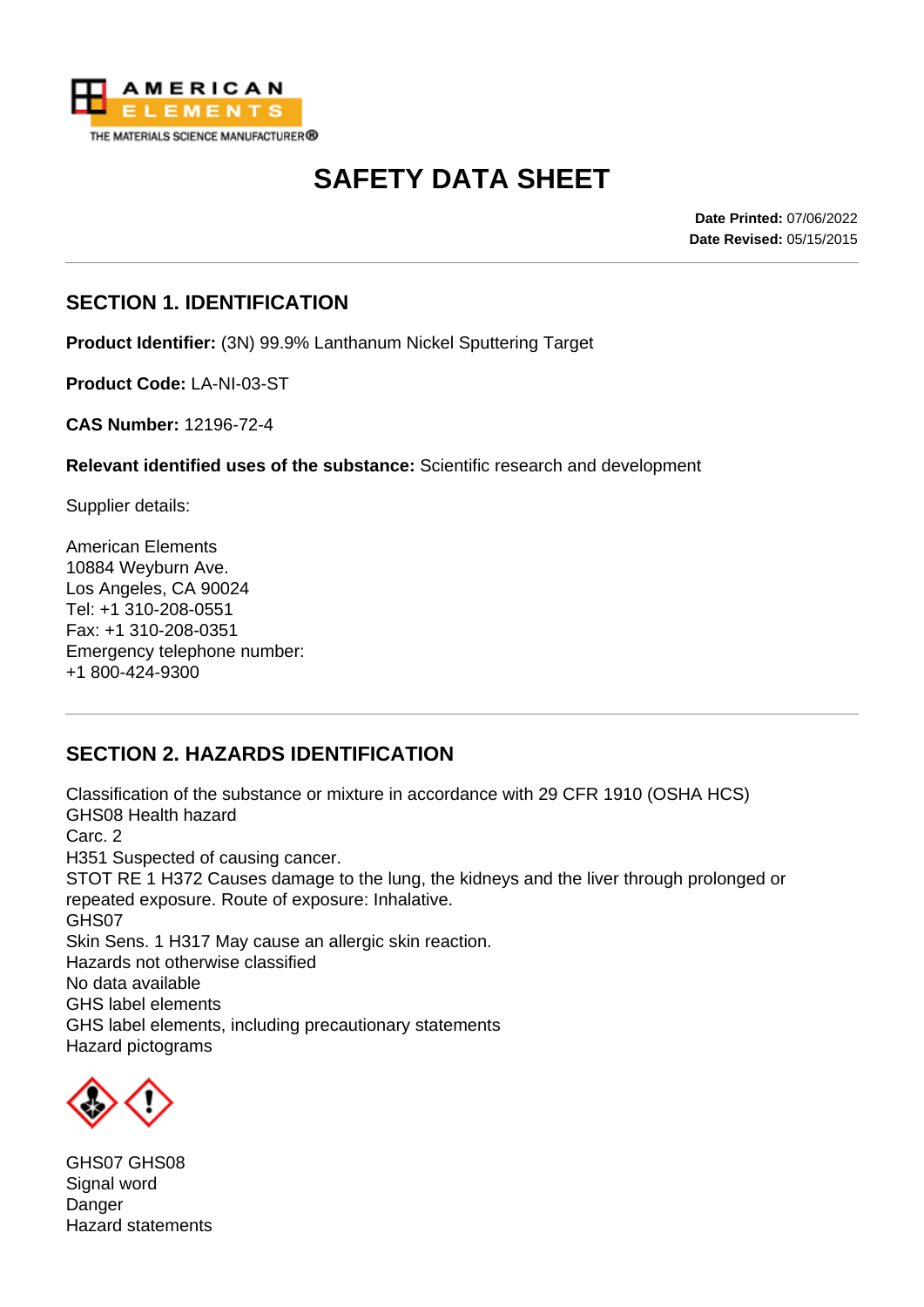H317 May cause an allergic skin reaction. H351 Suspected of causing cancer. H372 Causes damage to the lung, the kidneys and the liver through prolonged or repeated exposure. Route of exposure: Inhalative. Precautionary statements P260 Do not breathe dust/fume/gas/mist/vapors/spray. P261 Avoid breathing dust/fume/gas/mist/vapors/spray. P280 Wear protective gloves/protective clothing/eye protection/face protection. P363 Wash contaminated clothing before reuse. P405 Store locked up. P501 Dispose of contents/container in accordance with local/regional/ national/international regulations. WHMIS classification D2A - Very toxic material causing other toxic effects Classification system HMIS ratings (scale 0-4) (Hazardous Materials Identification System) Health (acute effects)  $= 1$  $Flammability = 0$ Physical Hazard  $= 0$ Other hazards Results of PBT and vPvB assessment PBT: N/A vPvB: N/A

#### **SECTION 3. COMPOSITION/INFORMATION ON INGREDIENTS**

**Substances** CAS No. / Substance Name: 7440-02-0 Nickel Identification number(s): EC number: 231-111-4 Index number: 028-002-00-7 7439-91-0 lanthanum

#### **SECTION 4. FIRST AID MEASURES**

Description of first aid measures General information No special measures required. If inhaled: Supply fresh air and to be sure call for a doctor. Seek medical treatment in case of complaints. In case of skin contact: Generally the product does not irritate the skin. In case of eye contact: Rinse opened eye for several minutes under running water. If symptoms persist, consult a doctor.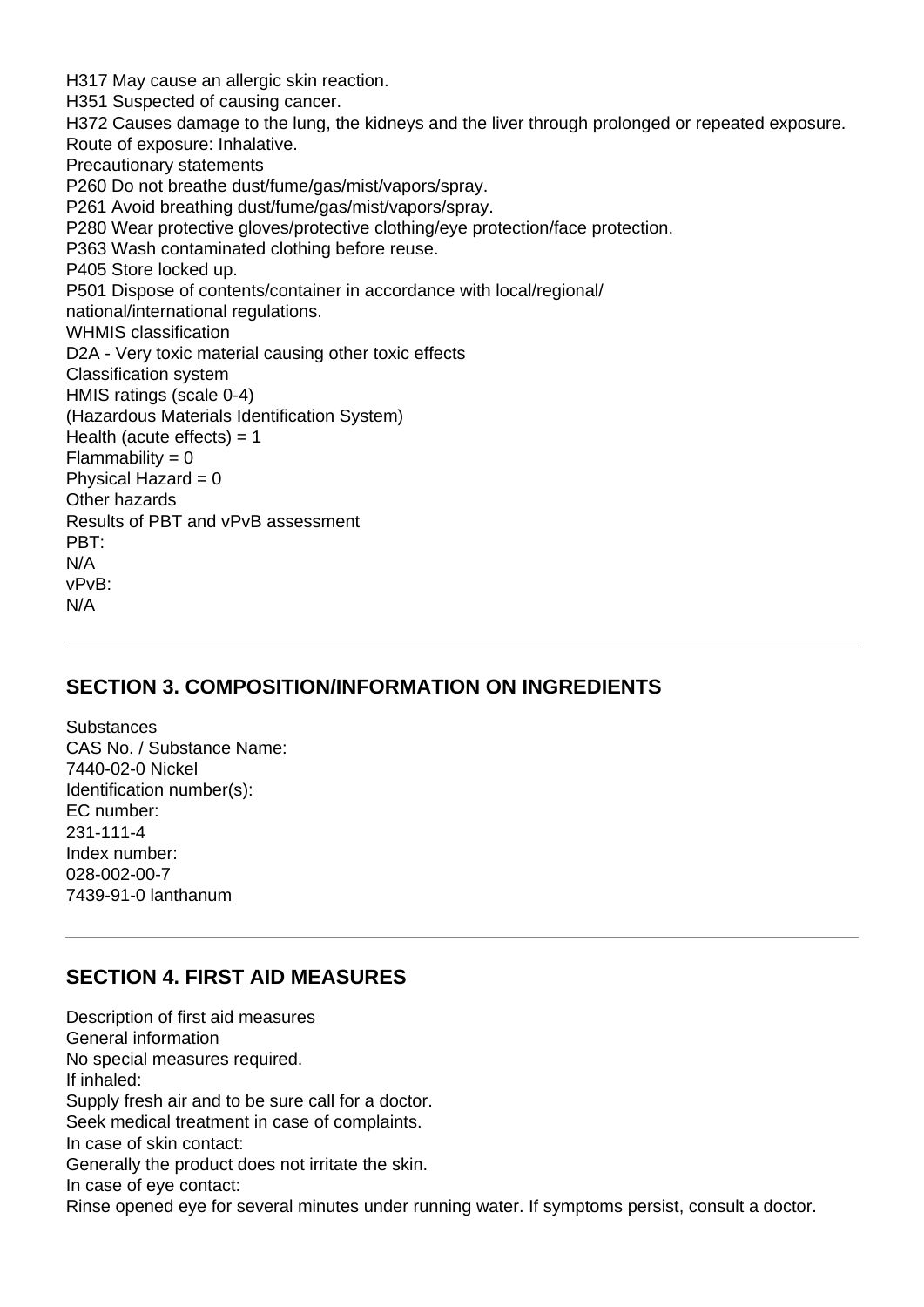If swallowed: If symptoms persist consult doctor. Information for doctor Most important symptoms and effects, both acute and delayed No data available Indication of any immediate medical attention and special treatment needed No data available

#### **SECTION 5. FIREFIGHTING MEASURES**

Extinguishing media Suitable extinguishing agents Special powder for metal fires. Do not use water. For safety reasons unsuitable extinguishing agents **Water** Special hazards arising from the substance or mixture If this product is involved in a fire, the following can be released: Nickel oxides Advice for firefighters Protective equipment: No special measures required.

## **SECTION 6. ACCIDENTAL RELEASE MEASURES**

Personal precautions, protective equipment and emergency procedures Not required. Environmental precautions: Do not allow material to be released to the environment without official permits. Methods and materials for containment and cleanup: Dispose of contaminated material as waste according to section 13. Prevention of secondary hazards: No special measures required. Reference to other sections See Section 7 for information on safe handling See Section 8 for information on personal protection equipment. See Section 13 for disposal information.

## **SECTION 7. HANDLING AND STORAGE**

**Handling** 

Precautions for safe handling

Keep container tightly sealed.

Store in cool, dry place in tightly closed containers.

Ensure good ventilation at the workplace.

Information about protection against explosions and fires:

No special measures required.

Conditions for safe storage, including any incompatibilities

Requirements to be met by storerooms and receptacles:

No special requirements.

Information about storage in one common storage facility: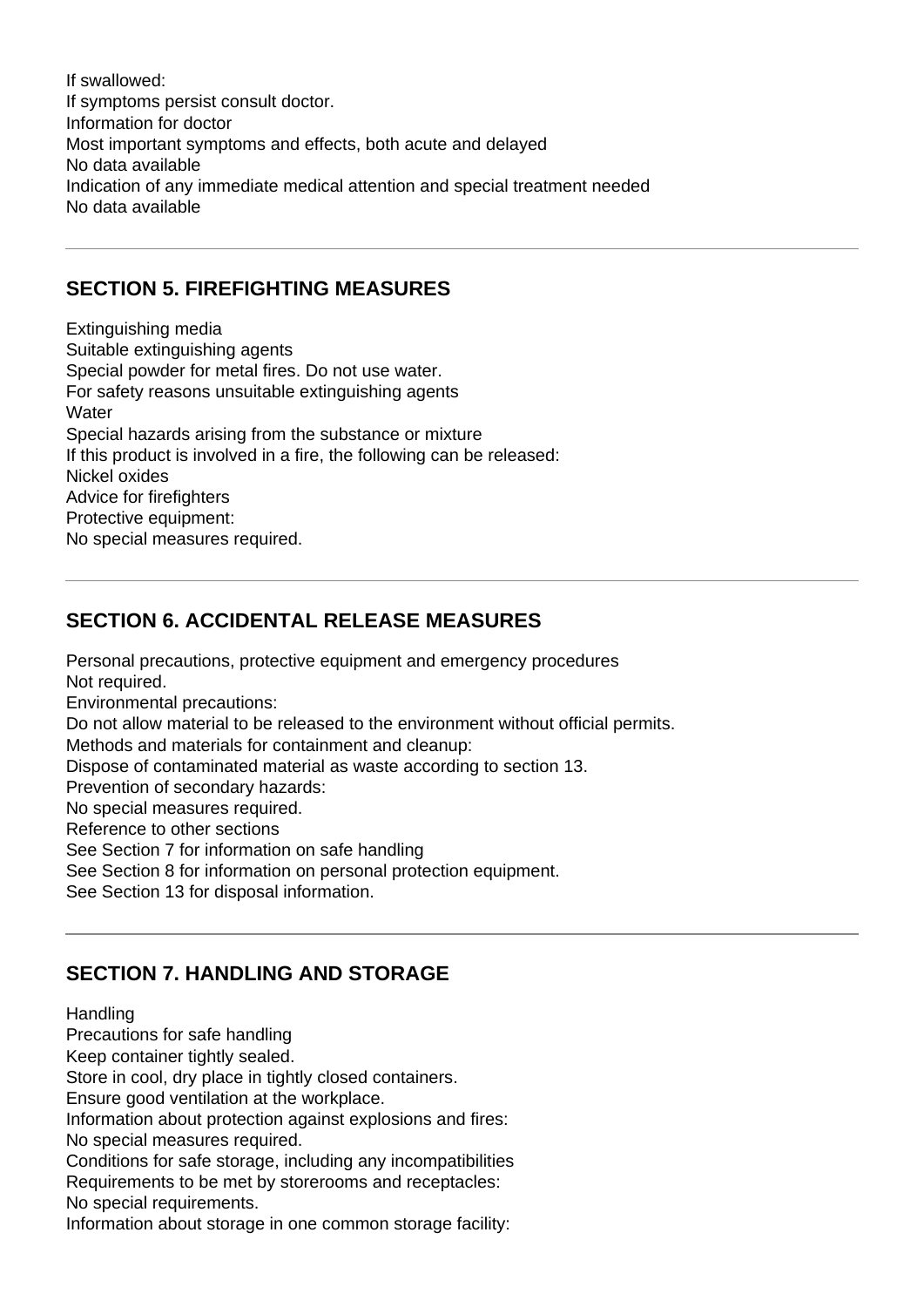No data available Further information about storage conditions: Keep container tightly sealed. Store in cool, dry conditions in well-sealed containers. Specific end use(s) No data available

#### **SECTION 8. EXPOSURE CONTROLS/PERSONAL PROTECTION**

Additional information about design of technical systems: No further data; see section 7. Control parameters Components with limit values that require monitoring at the workplace: 7440-02-0 Nickel (100.0%) PEL (USA) Long-term value:  $1$  mg/m<sup>3</sup> REL (USA) Long-term value:  $0.015$  mg/m<sup>3</sup> as Ni; See Pocket Guide App. A TLV (USA) Long-term value:  $1.5^*$  mg/m<sup>3</sup> elemental, \*inhalable fraction EL (Canada) Long-term value:  $0.05$  mg/m<sup>3</sup> as Ni; ACIGH A1, IARC 1 EV (Canada) Long-term value:  $1*0.2**0.1***$  mg/m<sup>3</sup> inh.;\*metal;\*\*insol. compds.;\*\*\*soluble compds. Additional information: No data Exposure controls Personal protective equipment Follow typical protective and hygienic practices for handling chemicals. Maintain an ergonomically appropriate working environment. Breathing equipment: Not required. Protection of hands: Not required. Penetration time of glove material (in minutes) No data available Eye protection: Safety glasses Body protection: Protective work clothing.

#### **SECTION 9. PHYSICAL AND CHEMICAL PROPERTIES**

Information on basic physical and chemical properties Appearance: Form: Solid in various forms Odor: Odorless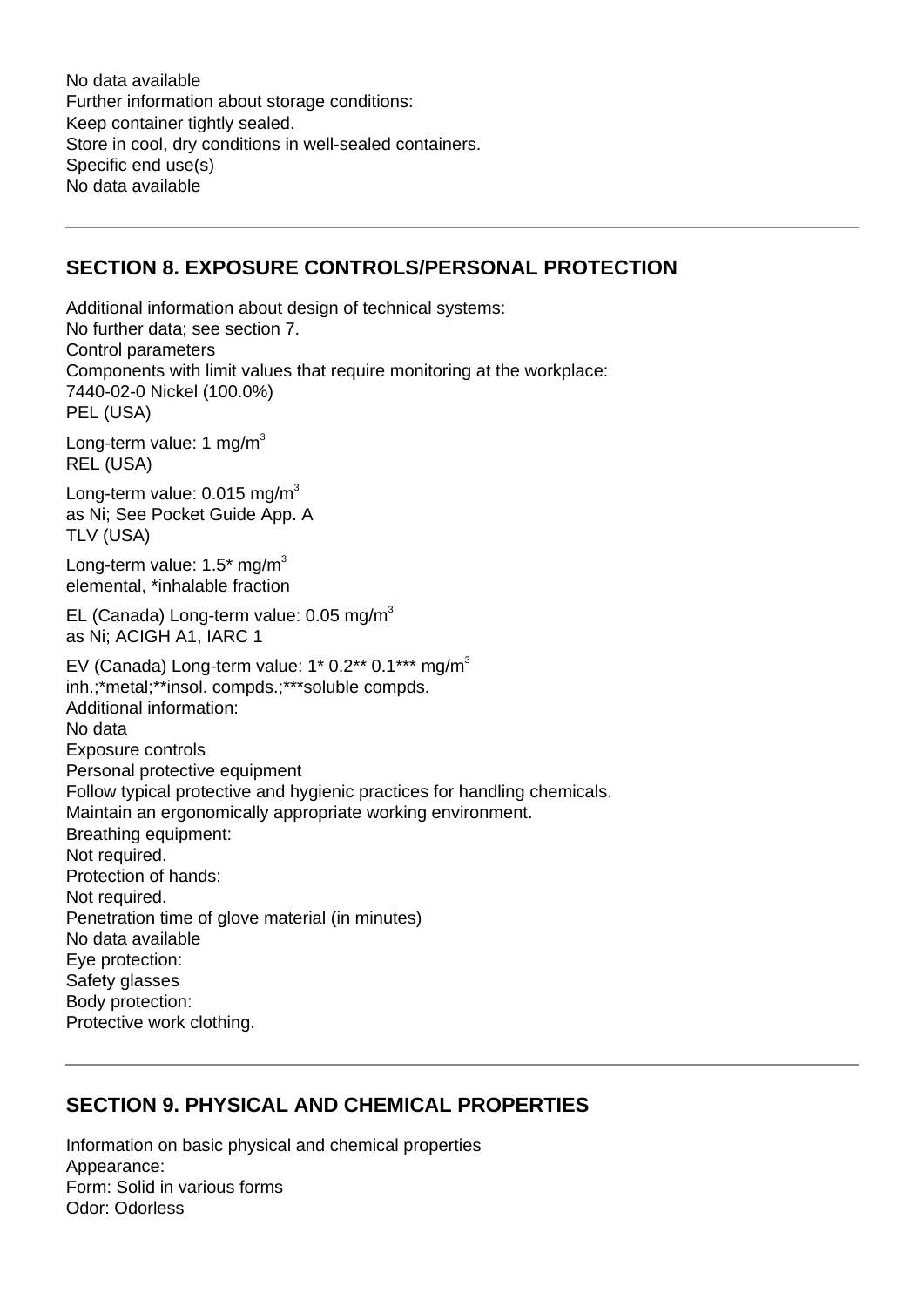Odor threshold: No data available. pH: N/A Melting point/Melting range: No data available. Boiling point/Boiling range: No data available. Sublimation temperature / start: No data available Flammability (solid, gas) No data available. Ignition temperature: No data available Decomposition temperature: No data available Autoignition: No data available. Danger of explosion: No data available. Explosion limits: Lower: No data available Upper: No data available Vapor pressure: N/A Density at 20 °C (68 °F): No data available. Relative density No data available. Vapor density N/A Evaporation rate N/A Solubility in Water  $(H<sub>2</sub>O)$ : No data available. Partition coefficient (n-octanol/water): No data available. Viscosity: Dynamic: N/A Kinematic: N/A Other information No data available

## **SECTION 10. STABILITY AND REACTIVITY**

**Reactivity** No data available Chemical stability Stable under recommended storage conditions. Thermal decomposition / conditions to be avoided: Decomposition will not occur if used and stored according to specifications. Possibility of hazardous reactions No dangerous reactions known Conditions to avoid No data available Incompatible materials: No data available Hazardous decomposition products: Nickel oxides

## **SECTION 11. TOXICOLOGICAL INFORMATION**

Information on toxicological effects Acute toxicity: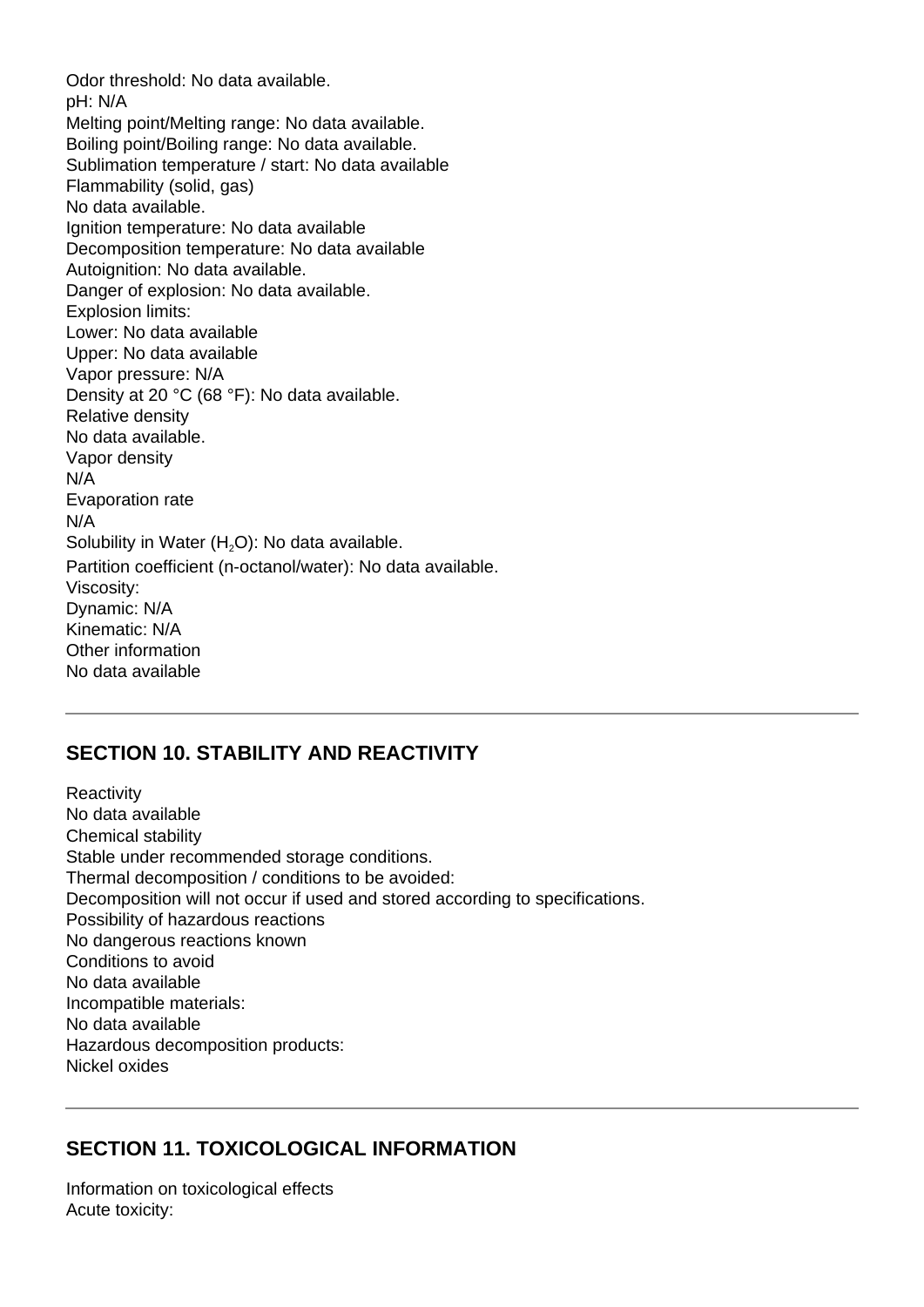The Registry of Toxic Effects of Chemical Substances (RTECS) contains acute toxicity data for this substance.

LD/LC50 values that are relevant for classification:

No data

Skin irritation or corrosion:

Powder: irritant effect

Eye irritation or corrosion:

Powder: irritant effect

Sensitization:

May cause an allergic skin reaction.

Germ cell mutagenicity:

The Registry of Toxic Effects of Chemical Substances (RTECS) contains mutation data for this substance.

Carcinogenicity:

Suspected of causing cancer.

IARC-2B: Possibly carcinogenic to humans: limited evidence in humans in the absence of sufficient evidence in experimental animals.

The Registry of Toxic Effects of Chemical Substances (RTECS) contains tumorigenic and/or carcinogenic and/or neoplastic data for this substance.

Reproductive toxicity:

The Registry of Toxic Effects of Chemical Substances (RTECS) contains reproductive data for this substance.

Specific target organ system toxicity - repeated exposure:

Causes damage to the lung, the kidneys and the liver through prolonged or repeated exposure. Route of exposure: Inhalative.

Specific target organ system toxicity - single exposure:

No effects known.

Aspiration hazard:

No effects known.

Subacute to chronic toxicity:

The Registry of Toxic Effects of Chemical Substances (RTECS) contains multiple dose toxicity data for this substance.

Additional toxicological information:

To the best of our knowledge the acute and chronic toxicity of this substance is not fully known.

#### **SECTION 12. ECOLOGICAL INFORMATION**

Toxicity Aquatic toxicity: No data available Persistence and degradability No data available Bioaccumulative potential No data available Mobility in soil No data available Additional ecological information: Do not allow product to reach groundwater, water courses, or sewage systems. Do not allow material to be released to the environment without official permits. Danger to drinking water if even small quantities leak into the ground. Avoid transfer into the environment. Results of PBT and vPvB assessment PBT: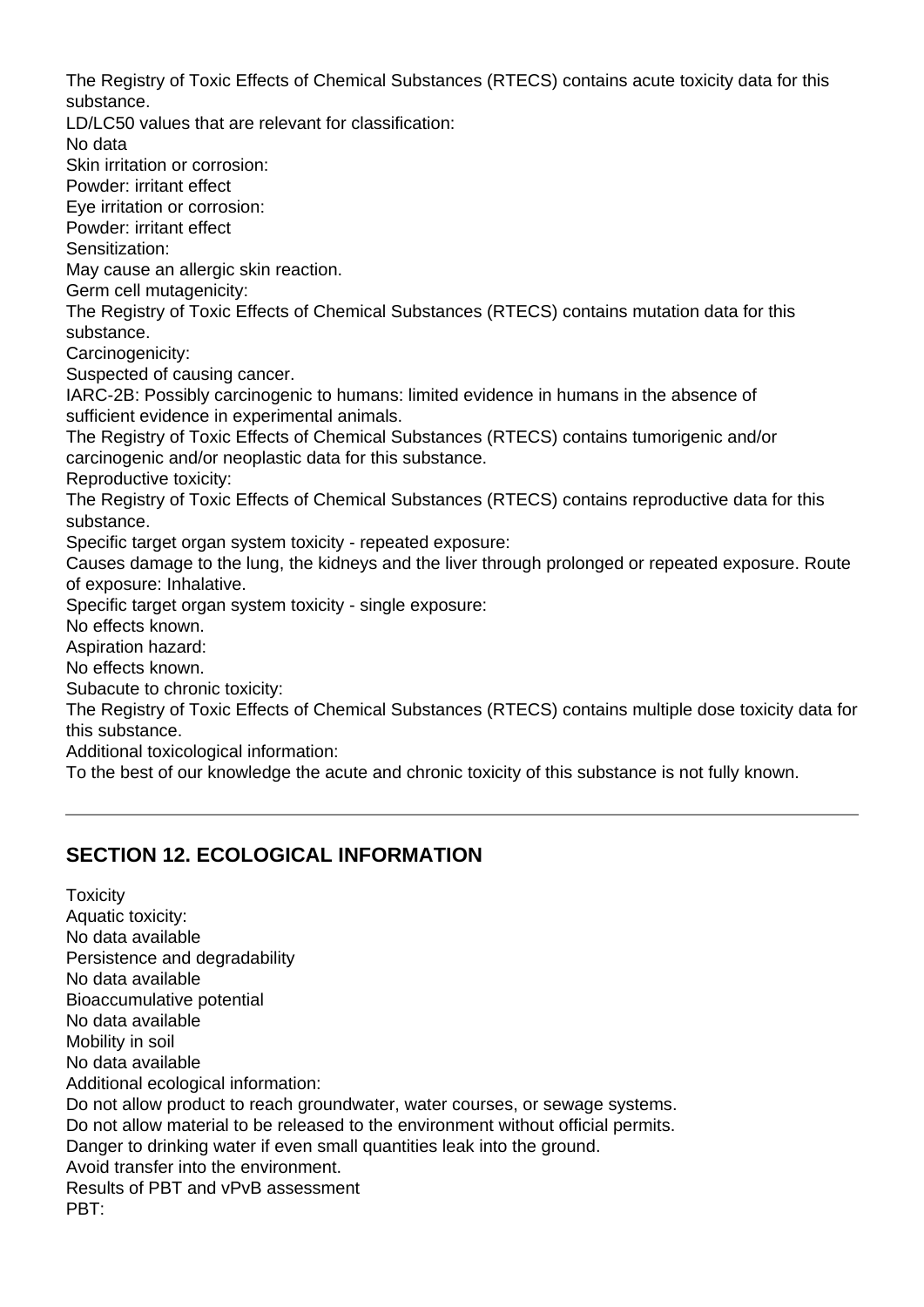#### **SECTION 13. DISPOSAL CONSIDERATIONS**

Waste treatment methods Recommendation Consult official regulations to ensure proper disposal. Uncleaned packagings: Recommendation: Disposal must be made according to official regulations.

#### **SECTION 14. TRANSPORT INFORMATION**

UN-Number DOT, ADN, IMDG, IATA N/A UN proper shipping name DOT, ADN, IMDG, IATA N/A Transport hazard class(es) DOT, ADR, ADN, IMDG, IATA Class N/A Packing group DOT, IMDG, IATA N/A Environmental hazards: N/A Special precautions for user N/A Transport in bulk according to Annex II of MARPOL73/78 and the IBC Code N/A Transport/Additional information: DOT Marine Pollutant (DOT): No

## **SECTION 15. REGULATORY INFORMATION**

Safety, health and environmental regulations/legislation specific for the substance or mixture GHS GHS label elements, including precautionary statements Hazard pictograms GHS07 GHS08 Signal word Danger